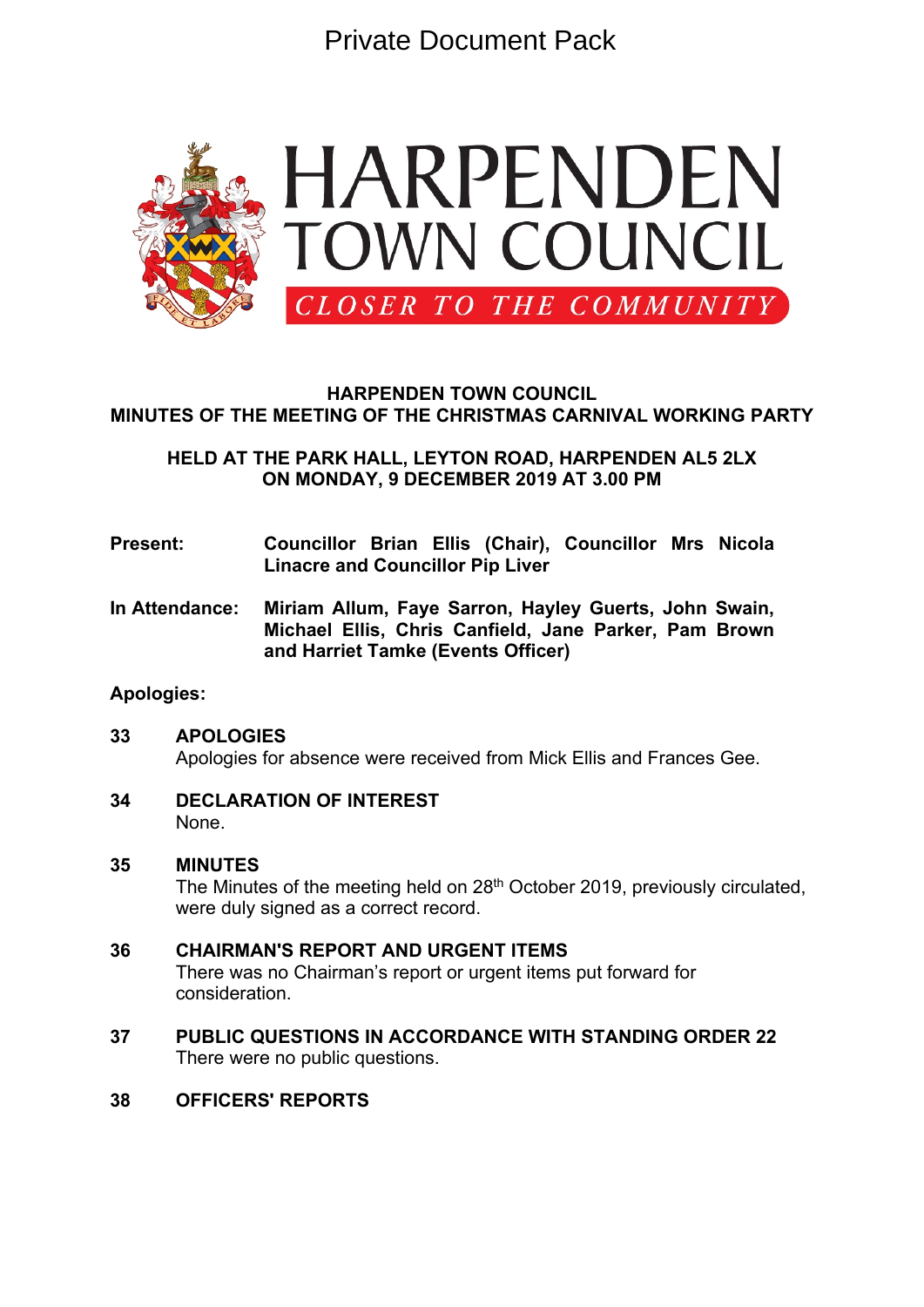# **38.1 Areas for discussion:**

### **38.1.1 Procession**

Harriet shared that good feedback had been received from participants in the procession. The procession had a large crowd along the High Street and Traffic Management reported no issues.

Chris Canfield suggested closing the zebra crossing at the bottom of station road during the procession to help traffic flow easier.

## **38.1.2 Entertainment**

The Fun Fair reported having had a good day and rides were popular with members of the public. Some comments were received regarding the lorries parked on Leyton Road that block site to Church Green. Harriet told the group that the lorries are parked close to rides as the generators that power rides are on the lorries.

The main stage was filled with community groups again throughout the day with a break for the procession.

The mini stage was full throughout the day and good feedback was received from members of the public. Hayley Guerts shared that the mini stage was quite loud near to the start of the grotto queue.

The stilt walkers were busy on the day taking photos with members of the public. The walk about elves took part in the procession, a stage performance as well as meeting members of the public.

The carol singers enjoyed their position outside of the library this year and fed back that this helped with their sound.

The bar areas were busy on the day and expressed an interest in returning to the event.

### **38.1.3 Expansion to event**

The outdoor games were very well received and busy throughout the entire day.

All workshops in the tipi were fully booked. All workshop leaders said that the sessions went well. The chocolate and wine leaders said that they thought if people had paid for the session it may have worked best as no one brought a gift pack at the end of their session.

Miriam said that it would be nice if there were some drop-in workshops running throughout the day for those that had not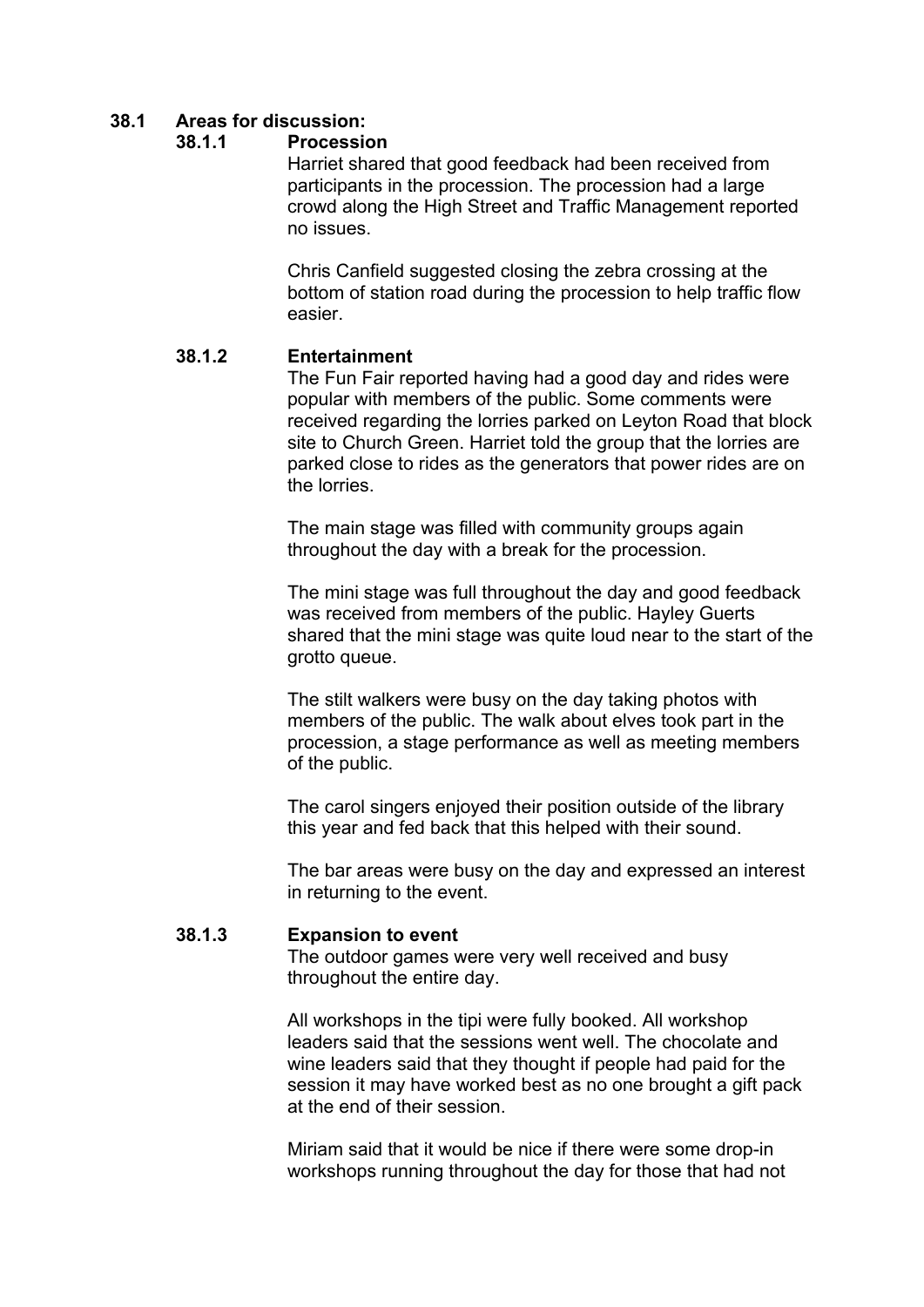previously been aware of the workshops.

The grotto saw 193 children which is an increase of 55 children from last year. Although the queue is over an hour at times, it was felt that parents did not mind waiting for the experience. The craft activity went well. A suggestion for more interactive games along the queue was made. Bethany Church suggested that these may become messy and difficult to manage on the day.

The boutique market was extremely busy throughout the day and were running a queue system at certain times. Harriet informed the working party she would be meeting with the Harpenden Collective separately for feedback.

The emergency services open day had 2300 people visit and raised approximately £600. They would be interested in doing it again if the expansion on the common continued.

## **38.1.4 Marketing and publicity**

Harriet reported to the working party that even though numbers of printed programmes had been reduced, there were still some left over.

The facebook event did well and had over 12,000 people interested in attending.

Radio Verulam attended the even and broadcast live on the day.

The Herts Advertiser picked up the press release for the event.

#### **38.1.5 Engagement with local businesses**

A large number of business put the poster up for the event and to show that they will be open on the day.

Jane Parker asked if more could be done to involve local retailers. The working party agreed that they would be happy to work with local retailers where possible on any ideas that they may have.

## **38.1.6 Parking**

Parking was provided free of charge at Rothamsted Research Centre and at Harpenden Train Station. Cllr Brian Ellis suggested that more signs were displayed across the event for parking.

A large van and car had parked along Leyton Road on the day and caused an issue. These cars were parked legally and therefore could not be enforced.